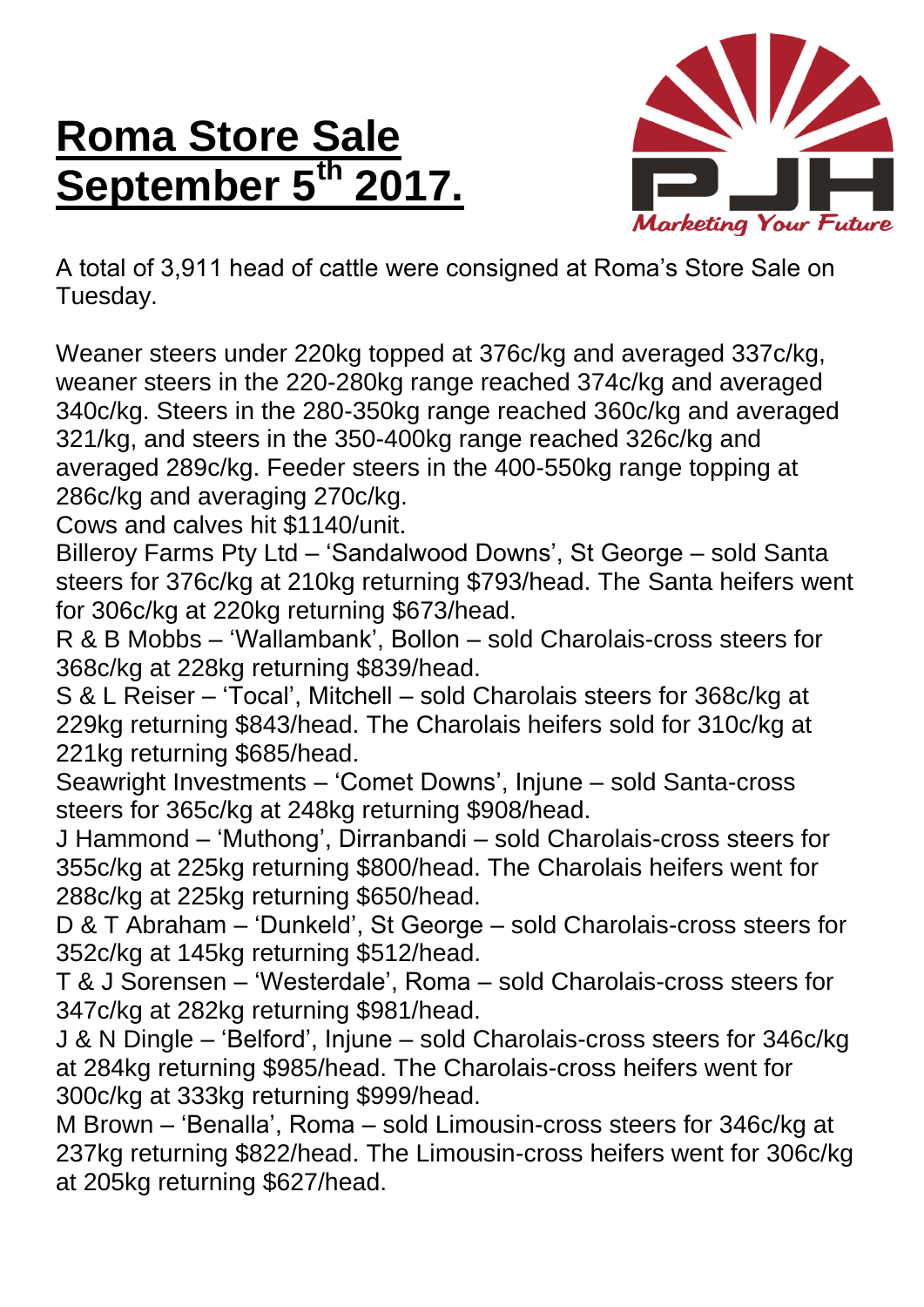B Packer – 'Merino Downs', Roma – sold Angus-cross steers for 343c/kg at 246kg returning \$844/head.

G & L Smith – 'Iona', Wallumbilla – sold Murray Grey-cross steers for 306c/kg at 350kg returning \$1071/head.

B Smith – 'Coleraine', Mitchell – sold Angus-cross steers for 284c/kg at 489kg returning \$1391/head.

Belfast Investments – 'Violet Station', Winton – sold Brahman-cross steers for 275c/kg at 557kg returning \$1533/head. The Brahman-cross heifers went for 260c/kg at 380kg returning \$988/head.

Heifers under 220kg topped at 318c/kg and averaged 295c/kg, while heifers in the 220 – 280kg range topped at 310c/kg and averaged 280c/kg. Heifers in the 280-350kg range topped at 300c/kg, averaging 271c/kg. Heifers in the 350-450kg range topped at 285c/kg, averaging 256c/kg.

Hale River Cattle Co – 'Derwent Station', Alice Springs – sold Droughtmaster-cross heifers for 312c/kg at 183kg returning \$572/head. K Rule – 'Woodside', Charleville – sold Charolais-cross heifers for 304c/kg at 192kg returning \$584/head.

Killarney Park Grazing Pty Ltd – 'Killarney', Tambo – sold Santa heifers for 296c/kg at 276kg returning \$820/head.

B & N Bauer – 'Arlington', Augathella – sold Charolais heifers for 292c/kg at 246kg returning \$720/head.

B Smith – 'Coleraine', Mitchell – sold Santa-cross heifers for 285c/kg at 414kg returning \$1181/head.

Hurford Trust – 'Belgaum', St George – sold Brangus-cross heifers for 279c/kg at 260kg returning \$727/head.

## *PJH sell 4 th position next week.*